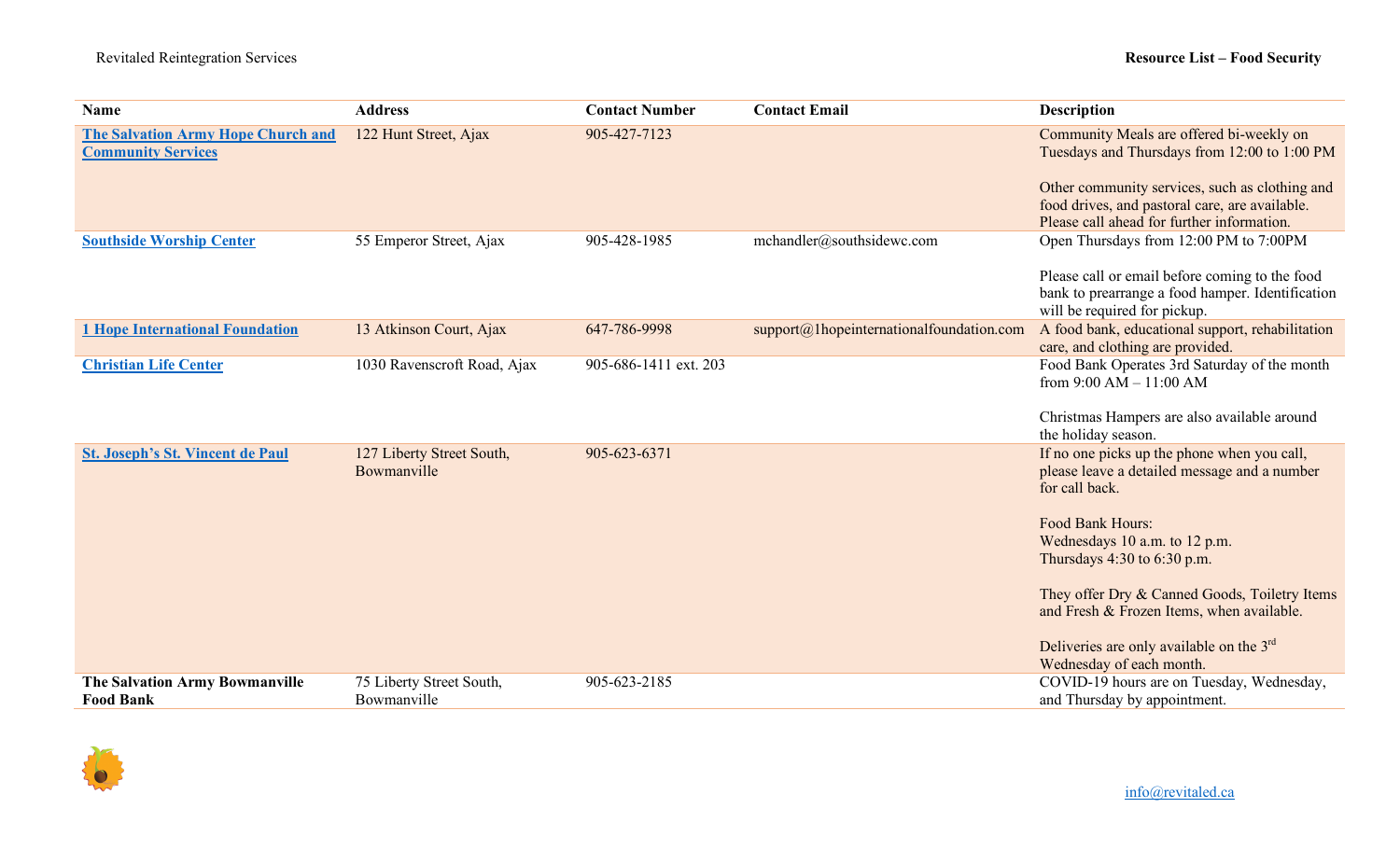| <b>Seventh Day Adventist, Bowmanville</b>                  | 2850 Highway #2 East,<br>Bowmanville                                            | 905-623-6031                                                |                                   | Delivery service is available on the last<br>Thursday of every month. Please call to arrange<br>delivery.                                                                                                                                                                                                                                                                                                      |
|------------------------------------------------------------|---------------------------------------------------------------------------------|-------------------------------------------------------------|-----------------------------------|----------------------------------------------------------------------------------------------------------------------------------------------------------------------------------------------------------------------------------------------------------------------------------------------------------------------------------------------------------------------------------------------------------------|
| <b>The Nourish and Develop Foundation</b>                  | 16 York Street, Cannington                                                      | 705-432-244 or 1-855-<br>445-8633                           | info@tndf.ca                      | The Nourish House is open on Tuesdays from<br>1:00 PM $-$ 7:00 PM, and Monday's and<br>Wednesdays from 10:00 AM to 4:00 PM. Please<br>call or email ahead of your visit to book an<br>appointment.                                                                                                                                                                                                             |
|                                                            |                                                                                 |                                                             |                                   | They also offer community development<br>support, social supports, and women's services.                                                                                                                                                                                                                                                                                                                       |
| <b>Brock Community Food Bank (2)</b><br><b>Locations</b> ) | 30 Beaver Road, Beaverton<br>217 River Street (Regional Road<br>10), Sunderland | 705-426-1771<br>(Beaverton)<br>705-955-9130<br>(Sunderland) | brockcommunityfoodbank1@gmail.com | Open Friday's from 10:00AM to 1:00PM                                                                                                                                                                                                                                                                                                                                                                           |
| <b>Family Worship &amp; Outreach Centre</b>                | 1731 Bloor Street, Courtice                                                     | 905-434-2876                                                | familyworshipoutreach@outlook.com | Hours vary due to COVID-19 restrictions.<br>Please contact the office to determine when the<br>hampers are available.                                                                                                                                                                                                                                                                                          |
| <b>Simcoe Hall Settlement House</b>                        | 387 Simcoe Street South, Oshawa                                                 | 905-728-7525                                                | info@simcoehall.com               | Food bank remains open on Tuesday, Thursday<br>and Friday from 9:00-11:30 AM and 1:00-3:00<br>PM; however, hygiene packages are distributed<br>every three months. Holiday hampers are<br>available during the holiday season. Seasonal<br>clothing, cooking classes and community<br>referrals are also offered.<br>After school care program is also offered.<br>Identification is required for application. |
| <b>St. Gertrude's Catholic Church</b>                      | 690 King Street East, Oshawa                                                    | 905-431-1796                                                |                                   | Dry and canned goods, fruits, vegetables, and<br>refrigerated items are available.                                                                                                                                                                                                                                                                                                                             |
|                                                            |                                                                                 |                                                             |                                   | Please call and leave a message. Food and a<br>voucher will be delivered to you.                                                                                                                                                                                                                                                                                                                               |

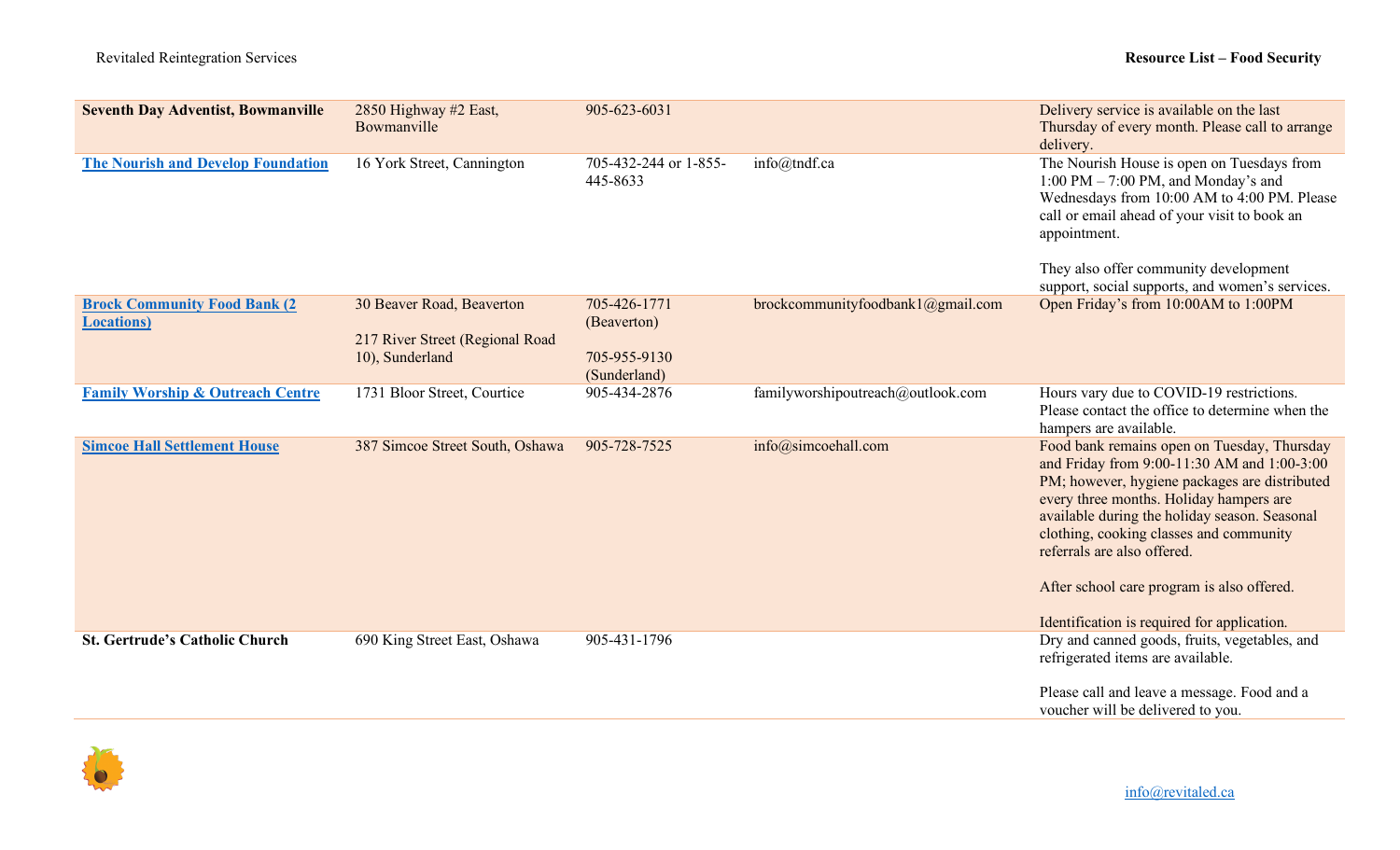| <b>Gate 3:16</b>                                                    | 64 Albany Street, Oshawa       | 905-432-5316 | office@gate316.org           | Monday to Friday from 8:00 AM to 2:00 PM                                                                                                                                                                                                                    |
|---------------------------------------------------------------------|--------------------------------|--------------|------------------------------|-------------------------------------------------------------------------------------------------------------------------------------------------------------------------------------------------------------------------------------------------------------|
|                                                                     |                                |              |                              | Drop-in center, counselling services, support<br>groups, and medical services are available.                                                                                                                                                                |
|                                                                     |                                |              |                              | Dine-in breakfast and lunch are also available                                                                                                                                                                                                              |
| <b>The Back Door Mission</b>                                        | 66 Simcoe Street South, Oshawa | 905-728-4664 | info@backdoormission.ca      | Entrance is open on Bagot Street                                                                                                                                                                                                                            |
|                                                                     |                                |              |                              | Food pantry is open Monday to Friday from 10<br>AM-1 PM                                                                                                                                                                                                     |
|                                                                     |                                |              |                              | Lunch is offered everyday from 10 AM-1 PM                                                                                                                                                                                                                   |
|                                                                     |                                |              |                              | Other services are offered on-site including<br>washrooms and showers, a safe sleep area,<br>mental health supports, housing supports,<br>financial and social assistance, and other                                                                        |
|                                                                     |                                |              |                              | services.                                                                                                                                                                                                                                                   |
| <b>The Refuge Youth Outreach Center</b>                             | 300 Court Street, Oshawa       | 905-404-2420 | contactus@refugeoutreach.com | Breakfast and lunch are served take our style<br>from 9 AM to 2 PM<br>Access to clothing, hygiene products, and other                                                                                                                                       |
|                                                                     |                                |              |                              | services are available.                                                                                                                                                                                                                                     |
| The Salvation Army Oshawa -<br><b>Community and Family Services</b> | 45 King Street East, Oshawa    | 905-723-7422 |                              | Open Monday to Friday from 9:30 AM to 12:00<br><b>PM</b>                                                                                                                                                                                                    |
|                                                                     |                                |              |                              | Counselling, emotional support, life-skills<br>support, and other services are available on-site.                                                                                                                                                           |
| <b>Carea Community Health Center</b>                                | 115 Grassmere Avenue, Oshawa   | 905-723-0036 |                              | Please call ahead to schedule pick-up as drop-<br>ins are unavailable at this time.<br>Monday $-10:00$ AM to 2:00 PM<br>Tuesday $-1:00$ PM to 4:00 PM<br>Wednesday $-3:00$ PM to 7:00 PM<br>Thursday $-1:00$ PM to 4:00 PM<br>Friday $-10:00$ AM to 2:00 PM |



info@revitaled.ca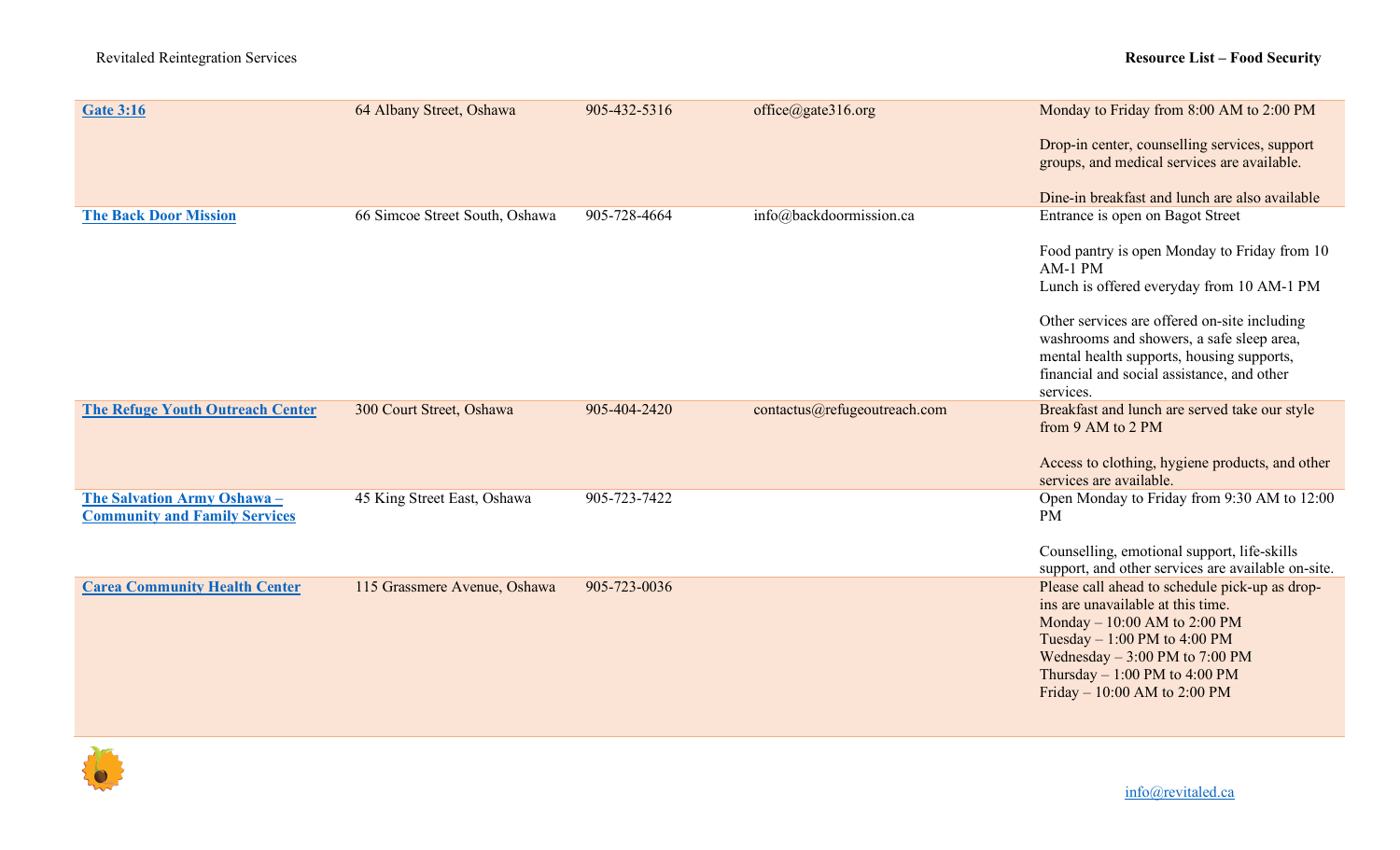| <b>Seventh Day Adventist Community</b><br><b>Services Centre</b><br><b>St. Paul's Community Food Bank</b> | 1170 King Street East, Oshawa        | 905-433-8800<br>905-839-9537                                                     |                                     | Carea also offers food hampers bi-weekly to<br>active, qualified clients. Please contact their<br>Oshawa location for further details.<br>Services are limited and available to those in<br>extreme need. The food bank is open:<br>Wednesday from 12:30 PM to 3:00 PM<br>Thursday from 9:00 AM to 3:00 PM<br>Open on Tuesday and Friday from 10:00 AM to |
|-----------------------------------------------------------------------------------------------------------|--------------------------------------|----------------------------------------------------------------------------------|-------------------------------------|-----------------------------------------------------------------------------------------------------------------------------------------------------------------------------------------------------------------------------------------------------------------------------------------------------------------------------------------------------------|
|                                                                                                           | 1537 Pickering Parkway,<br>Pickering |                                                                                  |                                     | 12:00 PM                                                                                                                                                                                                                                                                                                                                                  |
| <b>Operation Scugog</b>                                                                                   | 593 Alma Street, Port Perry          | 905-985-3087                                                                     | operationscugog@gmail.com           | Identification is needed to receive packages.<br>Offers non-perishable food items. A Christmas<br>hamper program is also available around the<br>holiday season.                                                                                                                                                                                          |
| <b>Loaves and Fishes</b>                                                                                  | 25 Front Avenue West, Brockville     | 613-345-6498                                                                     | loavesandfishesbrockville@gmail.com | Serving takeaway meals Monday to Friday from<br>1:00 PM to 3:00 PM                                                                                                                                                                                                                                                                                        |
| <b>St. Andrew's Presbyterian Church</b>                                                                   | 209 Cochrane Street, Whitby          | 905-668-4022                                                                     |                                     | Food bank is open on Fridays at 9:30 AM to<br>$3:00$ PM.                                                                                                                                                                                                                                                                                                  |
| <b>Daily Bread's New Toronto Street</b><br><b>Food Bank</b>                                               | 191 New Toronto Street, Toronto      | 416-203-0050 x269 for<br>on-site inquiries<br>Use $x1$ to book an<br>appointment |                                     | Food bank hours are by appointment only.<br>Information and referrals are also offered on-<br>site.<br>Tuesday: 2:00pm-4:00pm and 5:00pm-8:00pm<br>Wednesday: 2:00pm-4:00pm and 5:00pm-<br>8:00 <sub>pm</sub><br>Thursday: 1:00pm-5:00pm<br>Friday: 10:00am-11:30am and 1:00pm-3:30pm<br>Saturday: 10:00am-11:30am and 1:00pm-<br>3:30 <sub>pm</sub>      |
| <b>Afri-Can Food Basket</b>                                                                               | 4929 Jane St, North York             | 647-869-0641                                                                     | info@africanfoodbasket.ca           | Open Monday to Friday from 9:30 AM to 5:00<br><b>PM</b><br>Delivery options are available for for Toronto<br>and North York residents.                                                                                                                                                                                                                    |